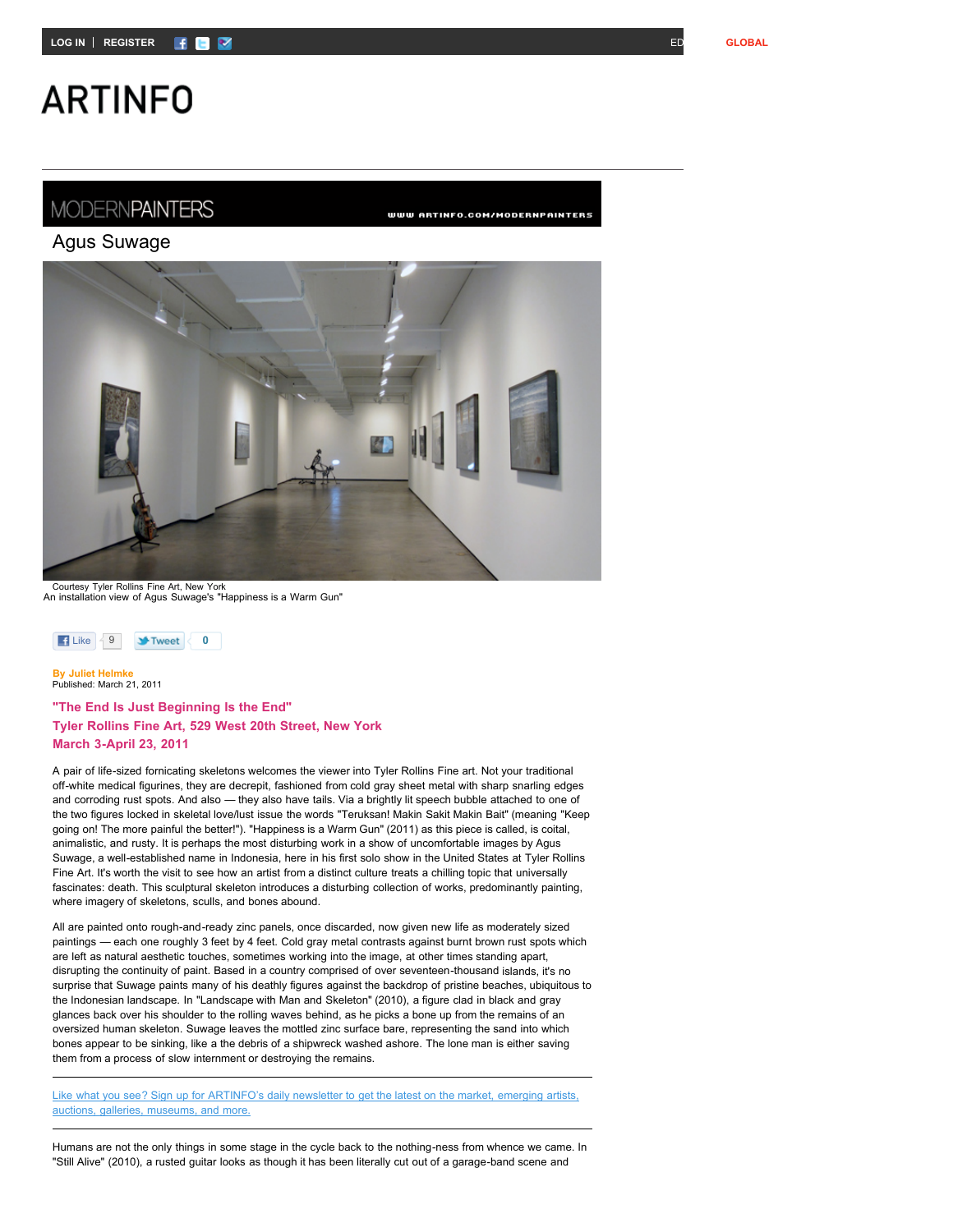materialized in 3D on the floor below the painting, as a sculpture, forming a hybrid painting-object. Images of an amplifier and couch flank the empty cut-out shape of a guitar left in the painting. It is an anomaly in this exhibition filled with death and bones, and seems a bit out of place. Suwage's personal obsessions with death and music dominate this painting. But an attempt at a valid point is being made; that death comes to everything eventually — even motionless objects when they are no longer useful.

Does this work unsettle more because, aesthetically, the painted works are rather quiet, contemplative and skillfully painted? Exposed surfaces of mottled gray give way to rust spots juxtaposed against masterfully detailed areas of oil painting. The human flesh Suwage paints looks so real that it seems certain to be warm to touch against the cold gray patina of zinc. Skulls and bones are rendered life-like (or death-like?) in the many shades and slightly varied hues of black and white.

Is this fascination an indication of Suwage's own personal struggles? Multiple beach scenes bear the title "An Offering to Ego," as though whoever is offering up this gift wishes to be rid of it. Is it catharsis, or a unhealthy obsession? Suwage's themes have always ranged from the curious to the perverse, merging personal concerns with societal obsession through self-portraiture and familiar pop-culture imagery. Past works have incorporated images appropriated from the Abu Ghraib torture photos, famous portraits of well-known artists and political figures, and his own head being drilled into by an electric screwdriver, wearing only a slight expression of discomfort. The overriding theme in all this seems to be foregrounding what will make the viewer most uncomfortable, taking on the things we find it difficult to discuss.

Yes the works in his "The End Is Just Beginning Is the End" show at Tyler Rollins are more disturbing still because they are tranquil and beautiful. The never-ceasing march into decay is taken in stride. Here, Suwage is considering death and accepting it as inevitable, making it clear that we are all in a process of decay, no matter how hard we fight against it or try to ignore it. The images confront us with the quiet truth that despite our struggle, all will be as it ever was — an eternal movement towards death. There is a morbid kind of beauty in that.

Copyright © 2011, Louise Blouin Media. All rights reserved. Use of this site constitutes agreement with our **Privacy Policy** and [User Agreement](http://www.artinfo.com/user_agreement).

[ePublishing](http://www.ePublishing.com/) :: Hosted Content Management System, Hosted eCommerce Software, Web Design and Web Development